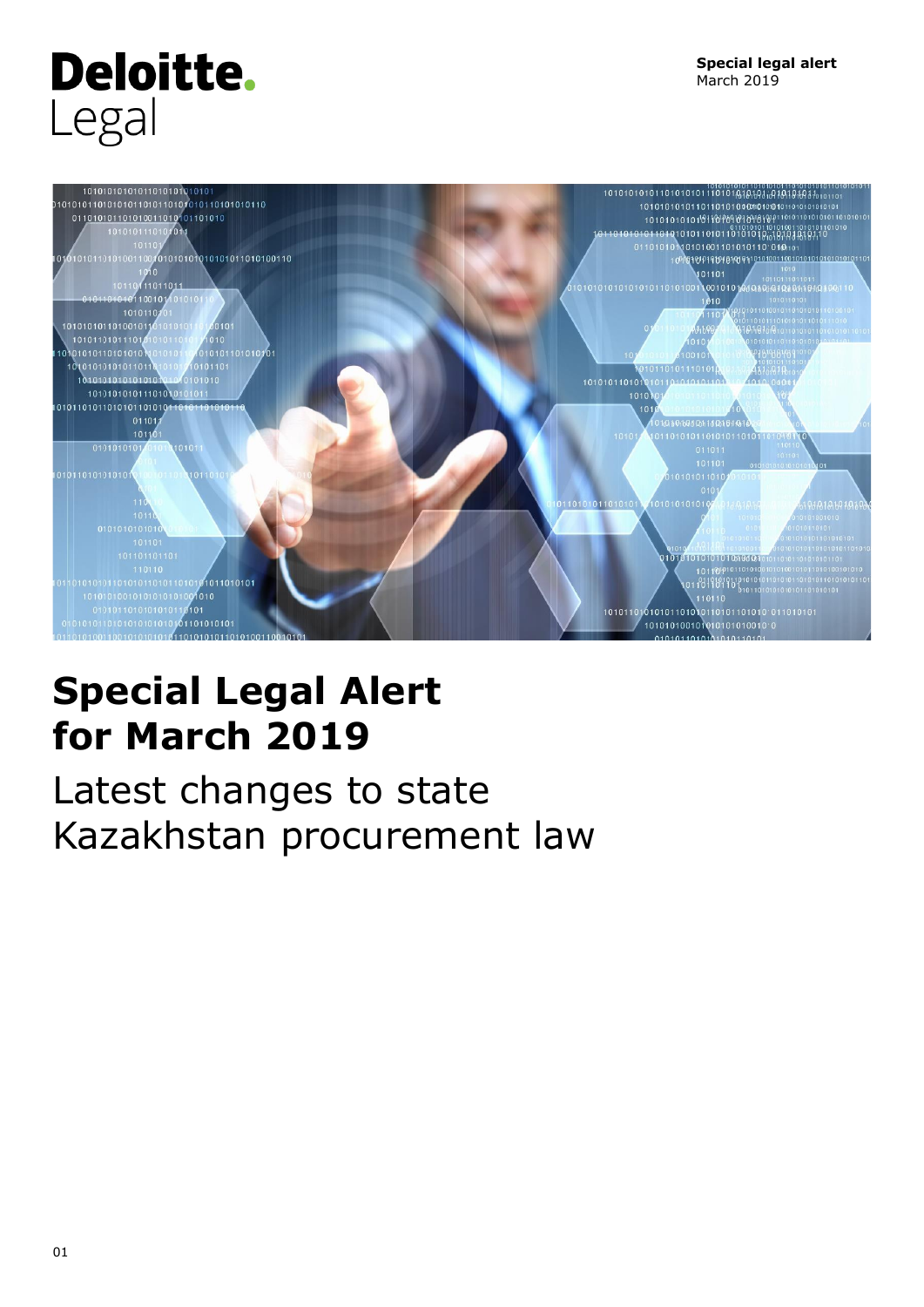#### **Dear friends,**

In this special alert, we will be discussing the latest significant amendments to the Kazakhstan State Procurement Law (the "State Procurement Law").

To aid implementation of the Presidential Message, "The Third Modernisation of Kazakhstan: Global Competitiveness" and amend legislation, improving the legal mechanism for identifying and suppressing price and tariff collusion in state and quasi-public sector bidding and procurements, a new law has been introduced from 1 January 2019 to amend legislative acts dealing with state procurements and procurements in the quasi-public sector (the "Law"), except for certain provisions that enter into force from 1 July 2019 and 1 January 2020. The Law covers 9 legislative acts, including the rules for making state procurements. Below, we highlight the main changes.

#### **Changes to the dumping price issue:**

- To avoid any of the parties involved in procurement activities "under-pricing", the Law has introduced a clear definition of "dumping price" as a price proposed by a tender participant that is lower than an established minimum, which was previously set by the state procurement rules as 50% of the price allocated for the tender, except engineering services in architectural, town-planning and construction activities;
- The new versions of the State Procurement Law and State Procurement Rules present the dumping price on state procurements, except engineering services in architectural, town-planning and construction activities (technical supervision), subject to the potential supplier, in addition to contract execution security, paying an amount equal to the reduction from the minimum price not recognised as a dumping price.

#### **Changes to state procurement registers:**

- *The introduction of a complaints' register* following the introduction of "electronic complaints" on the state procurement website, the responsible body has also introduced a register of state procurementrelated complaints filed electronically and any resolutions to those complaints;
- *The abolishment of the register of qualified potential suppliers* – from 1 July 2019, the authorised body will no longer keep registers of qualified potential suppliers;
- *A change in reasons for inclusion in the register of unscrupulous state procurement participants* – from 1 January 2019, potential suppliers or suppliers who have provided false qualification information and/or documents impacting the tender price will be included in a register of unscrupulous state procurement participants, while previously, only those participants

providing false information that let to them winning a tender would have been included in the register. Thus, inclusion of potential suppliers or suppliers in a register of unscrupulous state procurement participants does not depend on their win, and only provision of false information impacting the tender price could be the basis for such inclusion.

#### **Change to the state procurement website:**

- According to the Law, from now on, the "Electronic Commerce Centre" Joint Stock Company is responsible for providing state procurement website access to potential suppliers in return for a fee, which it sets in agreement with the authorised body based on established rates and maximum bids or contract value.
- A new term "electronic wallet" will be introduced from 1 January 2020 to function as the potential supplier's personal account and its payments to guarantee bids.

#### **Amendments to potential supplier specifications:**

- From 1 July 2019, potential suppliers should be financially stable and have no tax arrears in excess of six times the MCI;
- Potential suppliers registered as a legal entity according to an approved list in a low-tax (offshore) country may not participate in state procurements;
- The Law has developed the following measures not to allow gaining an unfair advantage from the failure of state procurements by obtaining access to competitor information and appealing:
	- potential suppliers who have not made a tender security payment or not paid the correct amount not be given access to review other potential suppliers' tender bids;
	- potential suppliers' objections to tender documentation (auction documentation), including qualification requirements in it specification, which were not made with respect to draft versions, will not be considered;
	- the maximum volume of work and services that may be given by potential suppliers to subcontractors or joint contractors to perform should not exceed, in total, one half of the work or services to be performed.
- The authorised body will develop and approve a list of goods, work or services whose procurement may require potential suppliers and suppliers to meet additional requirements.

In addition to the above, changes were also made to the principles for making single source procurements; the grounds for courts to recognise suppliers as unscrupulous state procurement participants, and the types of state procurement contract execution security.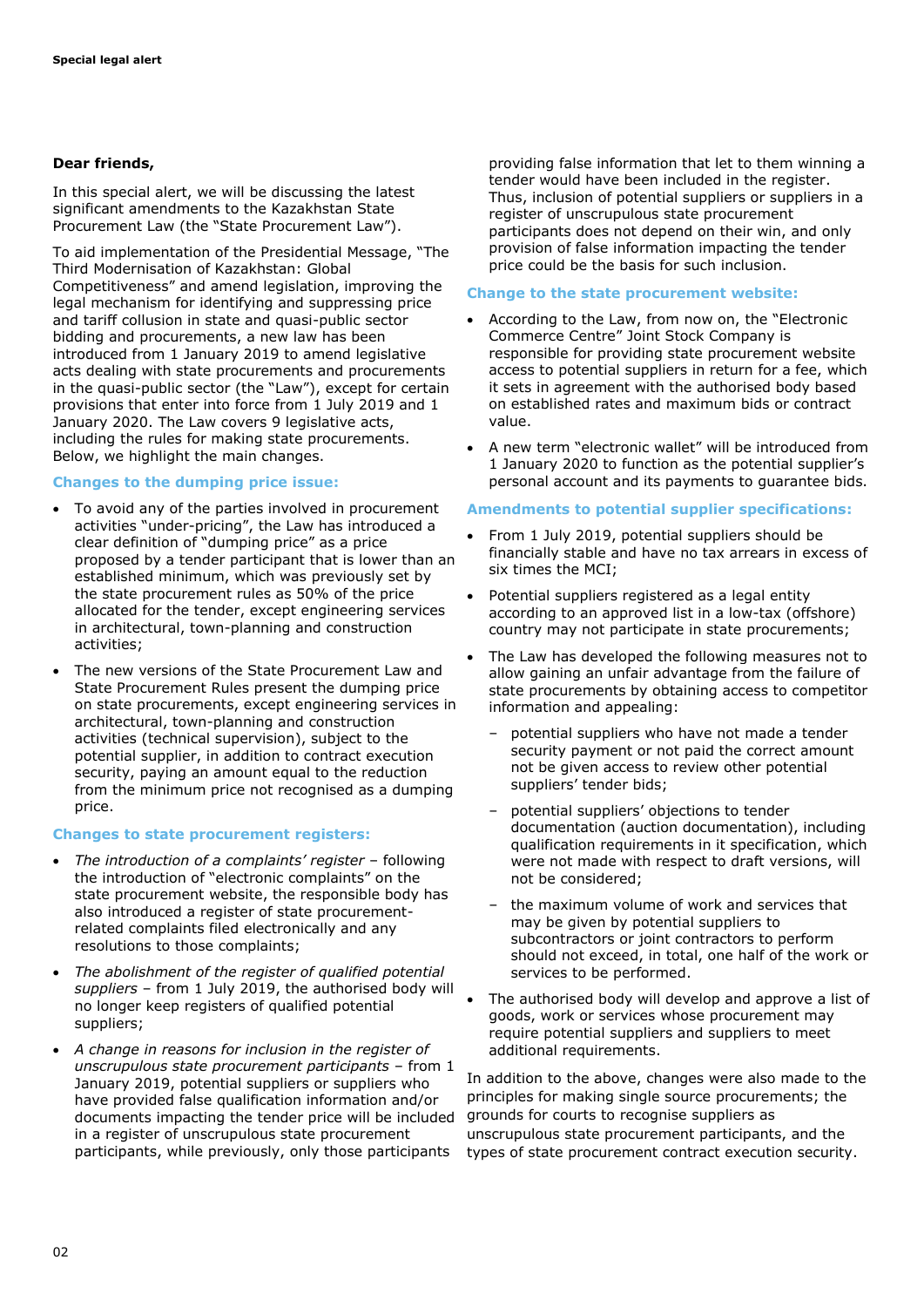- This document is an overview of the latest legislation news and trends in Kazakhstan. Deloitte does not assume any responsibility for the use of the information contained in this document.
- Information contained in this document comprises comments and conclusions based exclusively on information obtained from open sources.
- Even though this document discusses issues of a legal nature, it in no way represents a legal opinion on those issues.
- The purpose of this document is to present general thematic information. Deloitte does not make managerial decisions for anyone having read this document, and neither does it assume any responsibility for decisions taken based on information contained in it. The nature of our conclusion is purely informative. Anyone having read this document is liable for decisions taken to introduce or refuse to introduce any recommendations and advice, if contained in this document

## How Deloitte can help

Deloitte Legal will be glad to provide detailed advice on any questions you may have after reading this Monthly News Digest. The contact details of the main team members are shown below.

The Deloitte Legal team provides unique legal advisory services in various spheres, such as:

Currency regulation



M&A transactions, investment support

Litigation representation

Environmental Law

Labour Law and Immigration

Commercial Law:

- Contract relations
- Licensing and Regulatory
- Real Estate



Tax and employment audit support

Restructuring, liquidation and insolvency